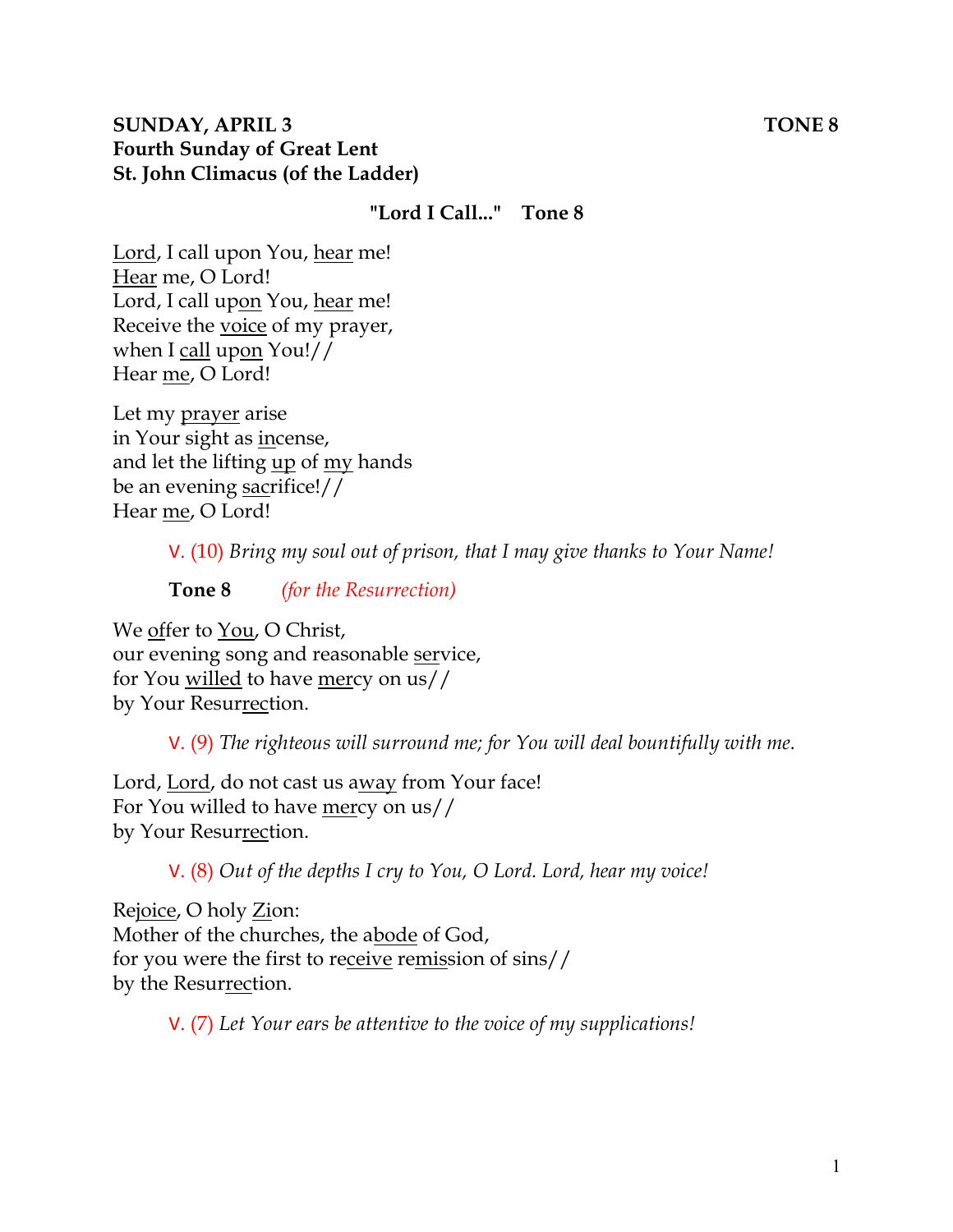#### *(Resurrection stichera by Anatolius)*

The Word of God the Father, begotten before the ages, in the latter times willed to be incarnate of the Virgin and endured crucifixion unto death. He has saved mortal man// by His Resurrection.

> V. (6) *If You, O Lord, should mark iniquities, Lord, who could stand? But there is forgiveness with You.*

We glorify You, O Lord, for You voluntarily endured the Cross for our sake. We fall down in worship before You, O almighty Savior. Do not cast us away from Your face but hear us and save us, O Lover of man,// by Your Resurrection!

> V. (5) *For Your Name's sake I wait for You, O Lord. My soul has waited for Your word; my soul has hoped on the Lord.*

Glory to You, O Savior Christ, Only-begotten Son of God, who was nailed to the Cross// and resurrected from the tomb on the third day!

> V. (4) *From the morning watch until night, from the morning watch, let Israel hope on the Lord!*

We glorify Your Resurrection from the dead, O Christ, by which You have freed Adam's race from the tortures of hell,// and as God have granted to the world eternal life and great mercy.

V. (3) *For with the Lord there is mercy and with Him is plenteous redemption, and He will deliver Israel from all his iniquities.*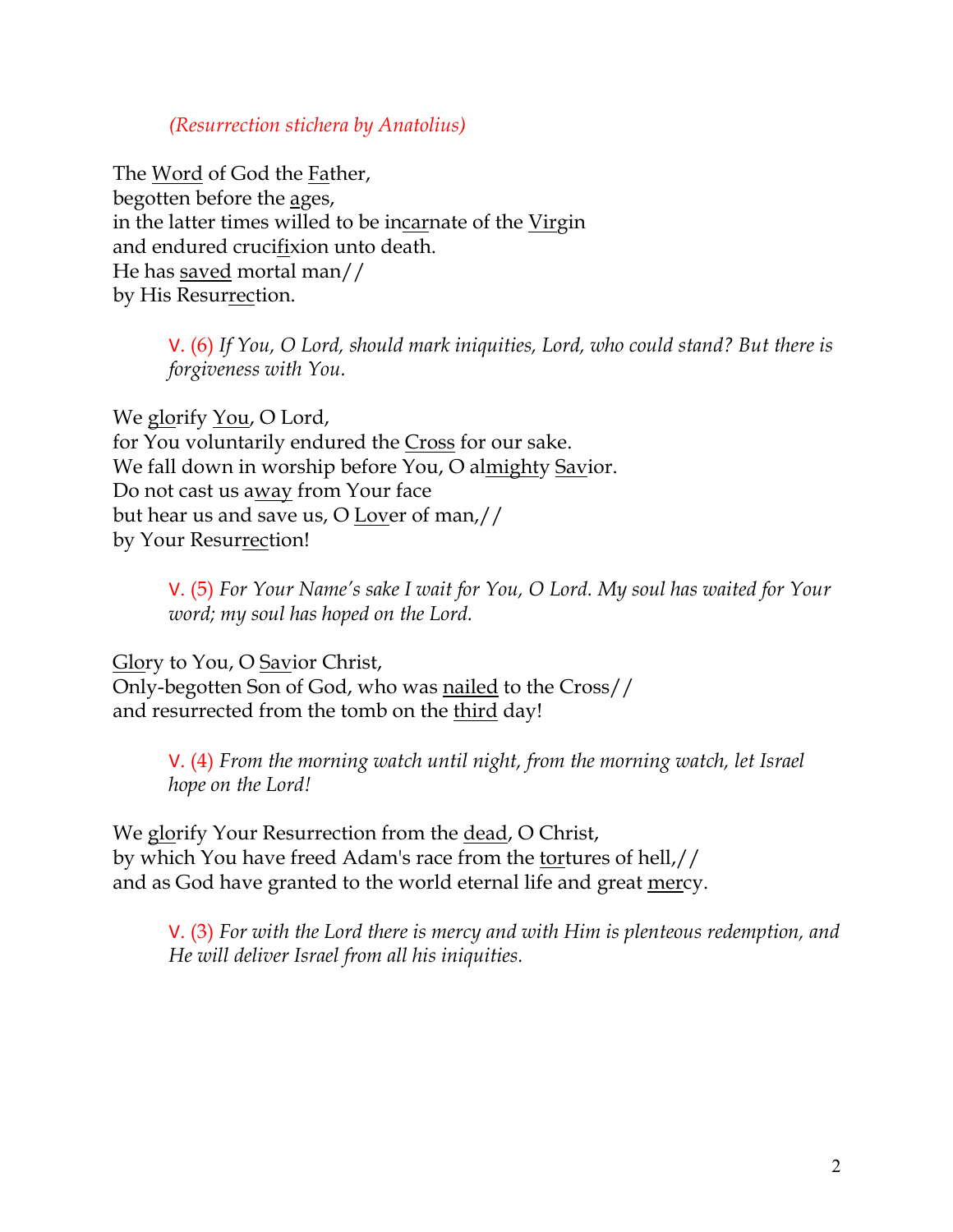**Tone 8\*** *(from the Lenten Triodion) (Oh, most glorious wonder)*

The Lord's praises were always on your lips, O holy Father John. With deep wisdom you searched the Scriptures, which teach us to deny ourselves. You became rich in the blessings of grace,// overthrowing the craftiness of the devil.

V. (2) *Praise the Lord, all nations! Praise Him, all peoples!*

You washed your soul in a fountain of tears, O most glorious Father John, keeping vigil for God and gaining His mercy. Upborne on the wings of prayer, you flew to divine <u>love</u> and beauty. Now, together with your fellow soldiers, O holy one,// you dwell in His spiritual light and unending joy.

V. (1) *For His mercy is confirmed on us, and the truth of the Lord endures forever.* 

On the <u>wings</u> of faith you raised your mind to God, O holy **Father** John. Hating the world's confusion and vanity, you took up your cross and followed **Him** Who sees all things. You submitted your rebellious flesh to His guidance, through the discipline of self-denial,// by the power of the Holy Spirit.

*Glory to the Father, and to the Son, and to the Holy Spirit;*

**Tone 5** *(from the Lenten Triodion)*

O holy Father, hearing the Lord's voice in the Gospel, you spurned the riches and glory of the world. You cry out to all: "Love God and find eternal grace! Set nothing higher than His love; thus, you will find rest with all the saints, when He comes in glory!"// Through his prayers guard and save our souls, O Christ!

*now and ever, and unto ages of ages. Amen.* 

<sup>\*</sup> Music for St. John Climacus from the Department of Liturgical Music and Translations can be downloaded at www.oca.org.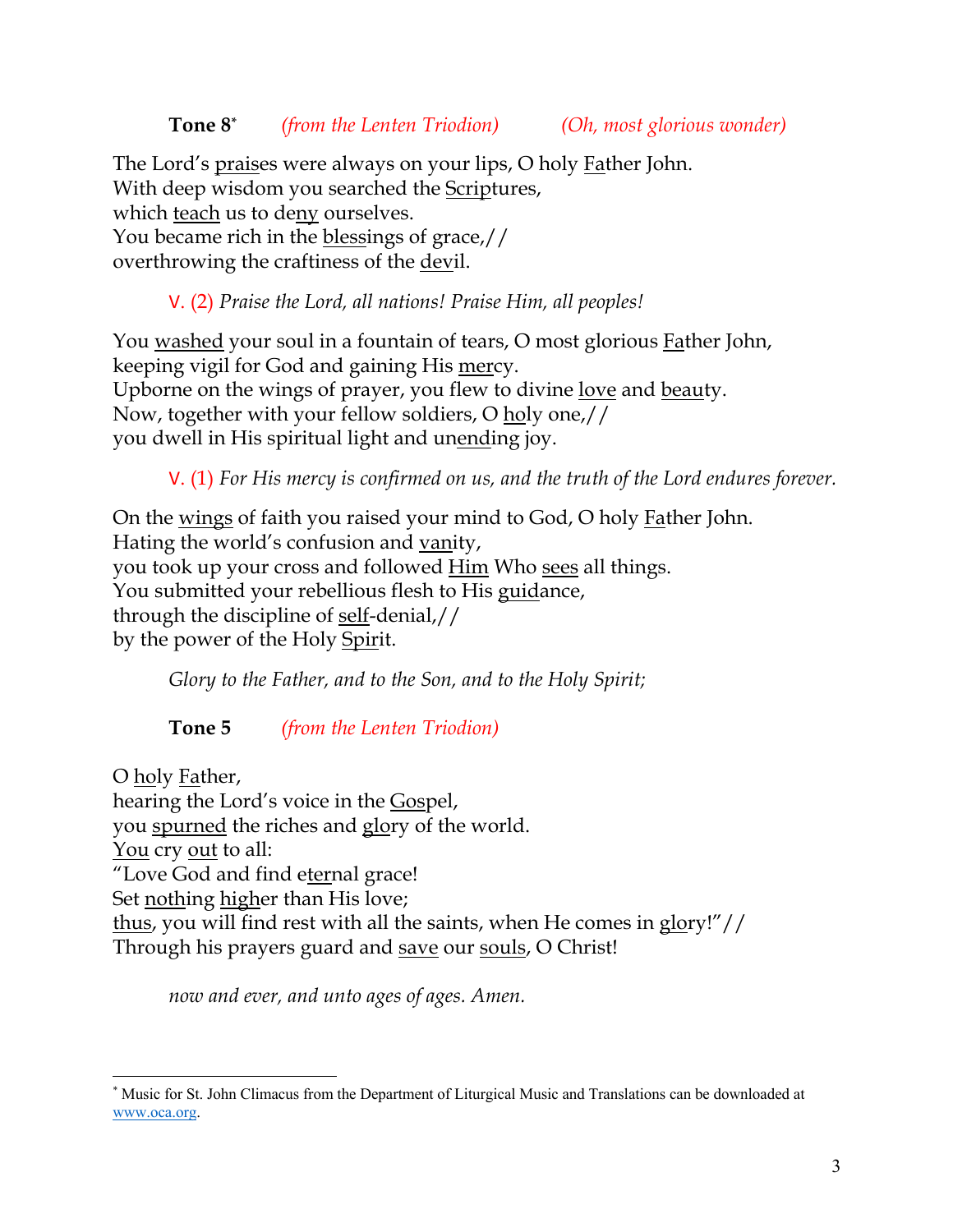### **Tone 8** *(Theotokion – Dogmatikon)*

The King of heaven, because of His love for man, appeared on earth and dwelt with men. He took flesh from the pure Virgin and after assuming it, He came forth from her. The Son is one: in two natures, yet one Person. Proclaiming Him as perfect God and perfect Man, we confess Christ our God!// Entreat Him, O unwedded Mother, to have mercy on our souls.

#### **Aposticha**

#### **Tone 8** *(for the Resurrection)*

Descending from heaven to ascend the Cross, the eternal Life has come for death to raise those who are fallen; to enlighten those in darkness.// O Jesus, our Savior and illuminator, glory to You!

V. *The Lord is King; He is robed in majesty!* 

We glorify Christ, who rose from the dead. He accepted the human body and soul, and freed both from suffering. His most pure soul descended to hell, which He spoiled. His holy body did not see corruption in the tomb.// He is the Redeemer of our souls.

V. *For He has established the world, so that it shall never be moved.*

In psalms and songs we glorify Your Resurrection from the dead, O Christ. By it, You have freed us from the tortures of hell// and as God have granted eternal life and great mercy.

V. *Holiness befits Your house, O Lord, forevermore!* 

O Master of all, incomprehensible Creator of heaven and earth, by Your suffering on the Cross You have gained passionlessness for me. Accepting burial and arising in glory, You resurrected Adam with Yourself by Your almighty hand. Glory to Your rising on the third day! By it You have granted us eternal life and cleansing of sins// as the only compassionate One.

*Glory to the Father, and to the Son, and to the Holy Spirit;*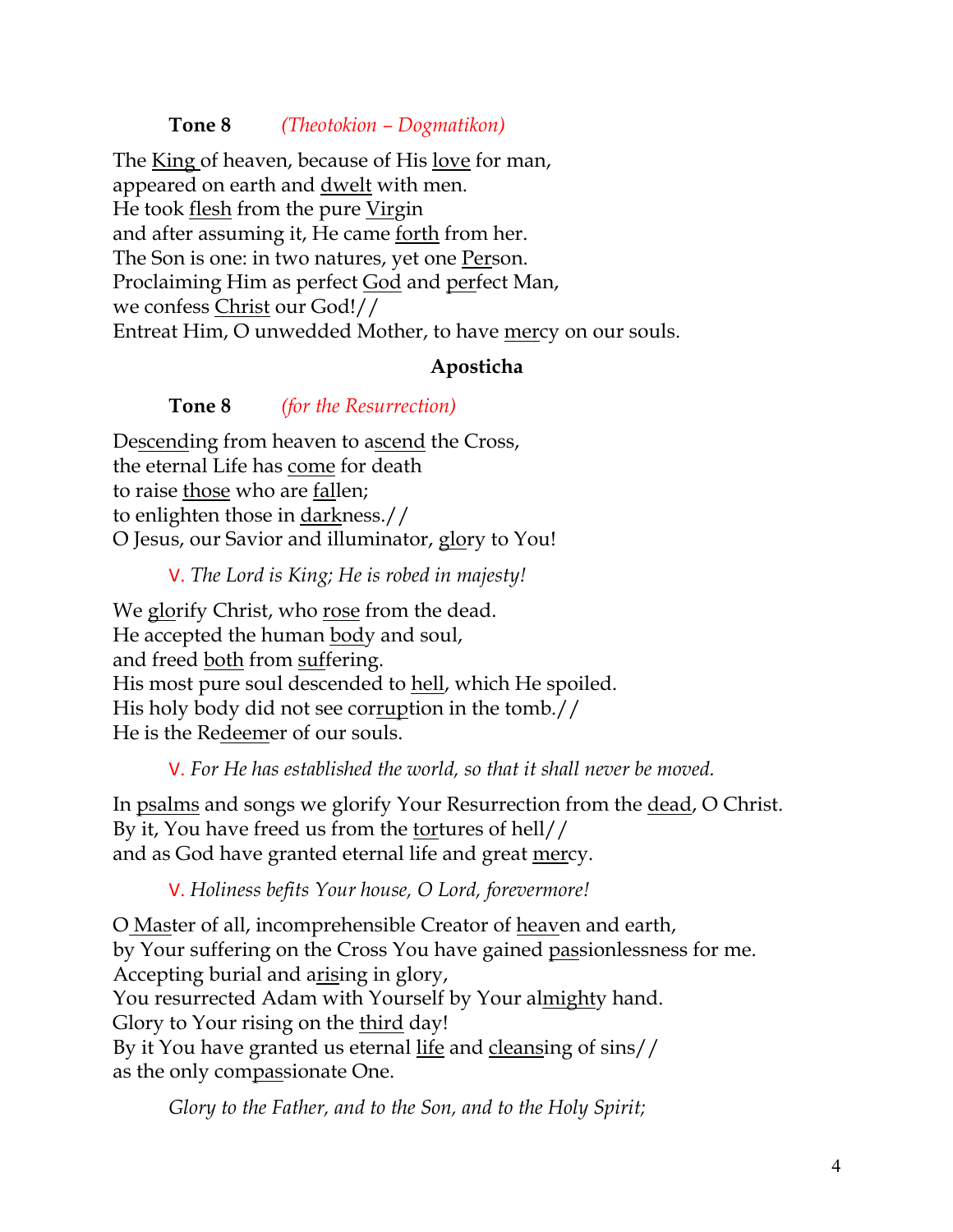## **Tone 2** *(from the Lenten Triodion)*

Let us honor John!

He is an earthly angel and a heavenly man, the adornment of the world, the joy of the virtuous, the glory of ascetics. He was planted in the house of God, and blossomed with the flower of sanctity. He flourished in the desert like a cedar of Lebanon.// Through him the sheep of Christ's flock grow in holiness and righteousness.

*now and ever, and unto ages of ages. Amen.*

**Tone 2** *(Theotokion)*

A new miracle surpasses all ancient miracles! Who knows of a Mother who gave birth without a man, who carried in her arms her Creator? This birth is the will of God! Since you carried Him as an infant in your arms, O most pure one, and since you possess motherly boldness before Him, do not cease praying for us who honor you,// that He may be bountiful and save our souls!

*(at Great Vespers)*

**Tone 8 Troparion** *(Resurrection)*

You descended from on high, O Merciful One! You accepted the three day burial to free us from our sufferings!// O Lord, our Life and Resurrection, glory to You!

*Glory to the Father, and to the Son, and to the Holy Spirit,*

**Tone 1 Troparion** *(St. John Climacus)*

O dweller of the wilderness and angel in the body, you were a wonderworker, O our God-bearing Father John. You received heavenly gifts through fasting, vigil and prayer, healing the sick and the souls of those <u>drawn</u> to you by faith. Glory to Him Who gave you strength! Glory to Him Who granted you a  $\gamma$ crown!// Glory to Him Who grants healing to all!

*now and ever, and unto ages of ages. Amen.*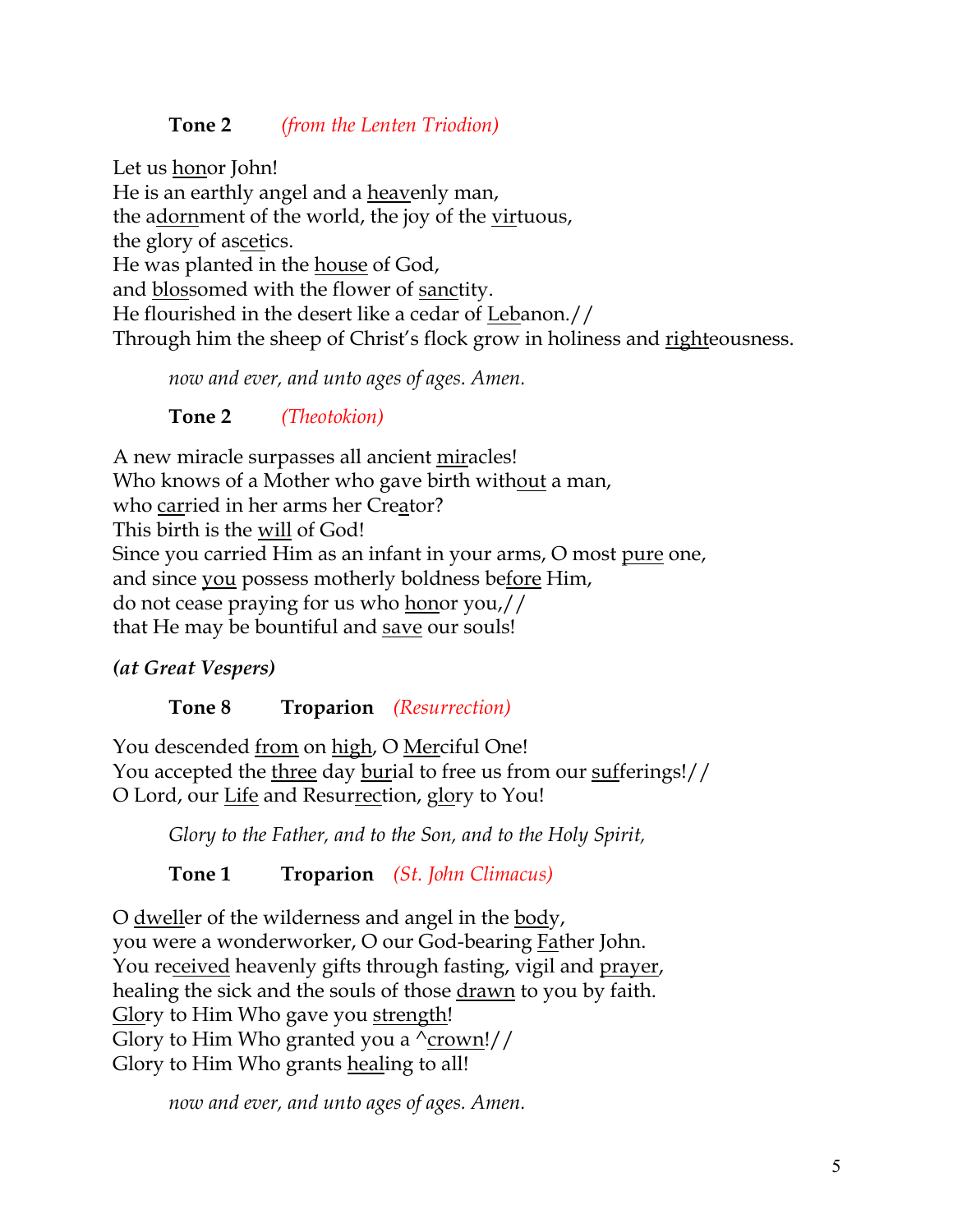### **Tone 1 Resurrectional Dismissal Theotokion**

When Gabriel announced to you, O Virgin, saying "Rejoice!" with that word the Master of all was incarnate in  $\sqrt{you}$ , the holy Ark, spoken of by the righteous David! Your womb became more spacious than the heavens, for you carried your Creator. Glory to Him Who took abode in you! Glory to Him Who came  $\frac{\text{Vert}}{\text{foch}}$  from you!// Glory to Him Who freed us by being born of you!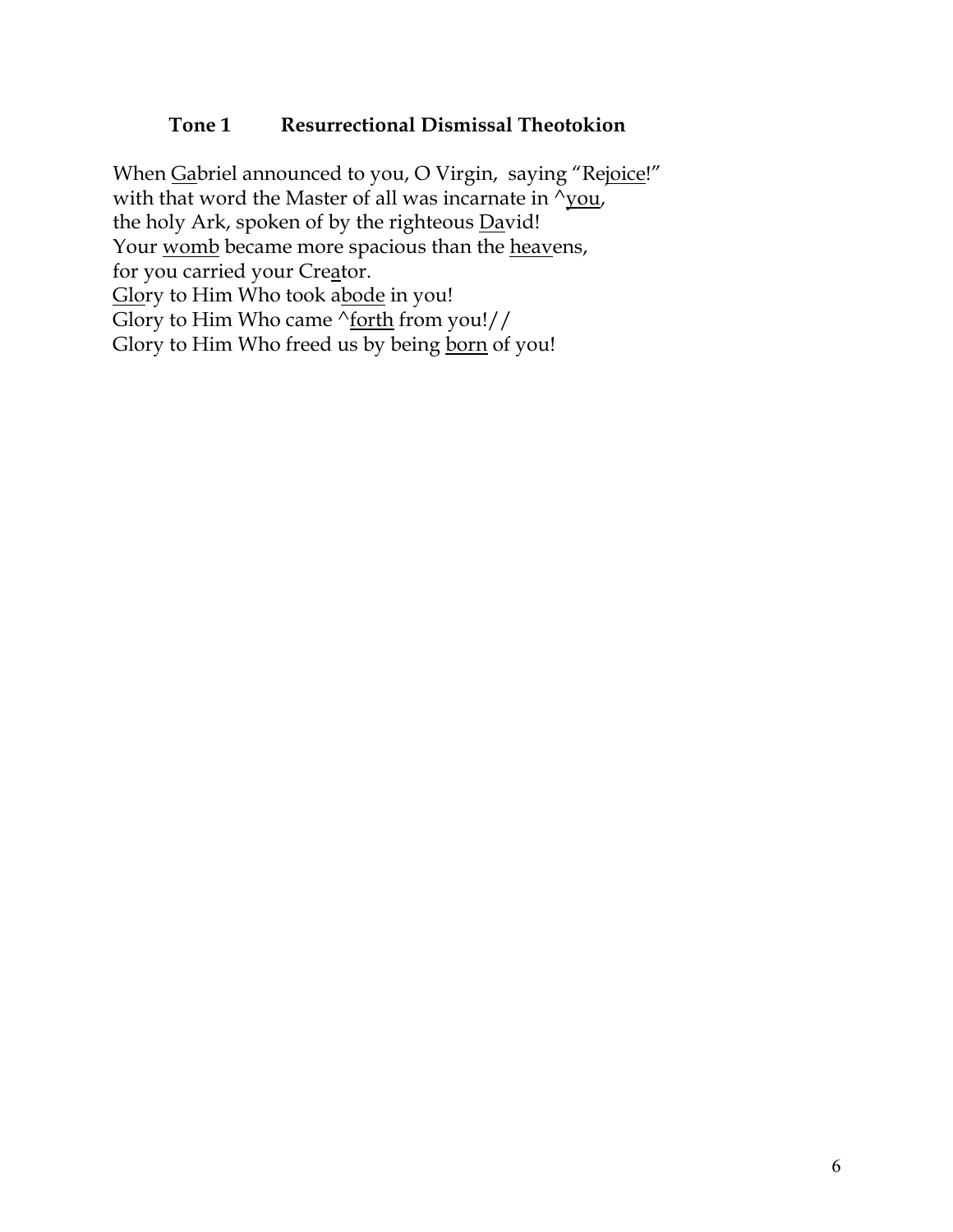*(at the Divine Liturgy)*

**Tone 8 Troparion** *(Resurrection)*

You descended from on high, O Merciful One! You accepted the three day burial to free us from our sufferings!// O Lord, our Life and Resurrection, glory to You!

**Tone 1 Troparion** *(St. John Climacus)*

O dweller of the wilderness and angel in the body, you were a wonderworker, O our God-bearing Father John. You received heavenly gifts through fasting, vigil and prayer, healing the sick and the souls of those drawn to you by faith. Glory to Him Who gave you strength! Glory to Him Who granted you a  $\text{\textdegree}$  crown!// Glory to Him Who grants healing to all!

# **Tone 8 Kontakion** *(Resurrection)*

By rising from the tomb, You raised the dead and resurrected Adam. Eve exults in Your Resurrection,// and the world celebrates Your rising from the dead, O greatly Merciful One!

**Tone 4 Kontakion** *(St. John Climacus)*

The Lord truly set you on the heights of abstinence, to be a guiding star, showing the way to the universe,// O our father and teacher John.

**Tone 8 Prokeimenon** *(Resurrection)*

Pray and make your vows / before the Lord, our God! *(Ps. 75:10a)*

V. *In Judah God is known; His Name is great in Israel. (Ps. 75:1)*

**Tone 7 Prokeimenon** *(St. John Climacus)*

Let the saints exult in glory; / let them sing for joy on their couches! *(Ps. 149:5)*

**Epistle** (314) Hebrews 6:13-20 (229) Ephesians 5:9-19 *(St. John Climacus)*